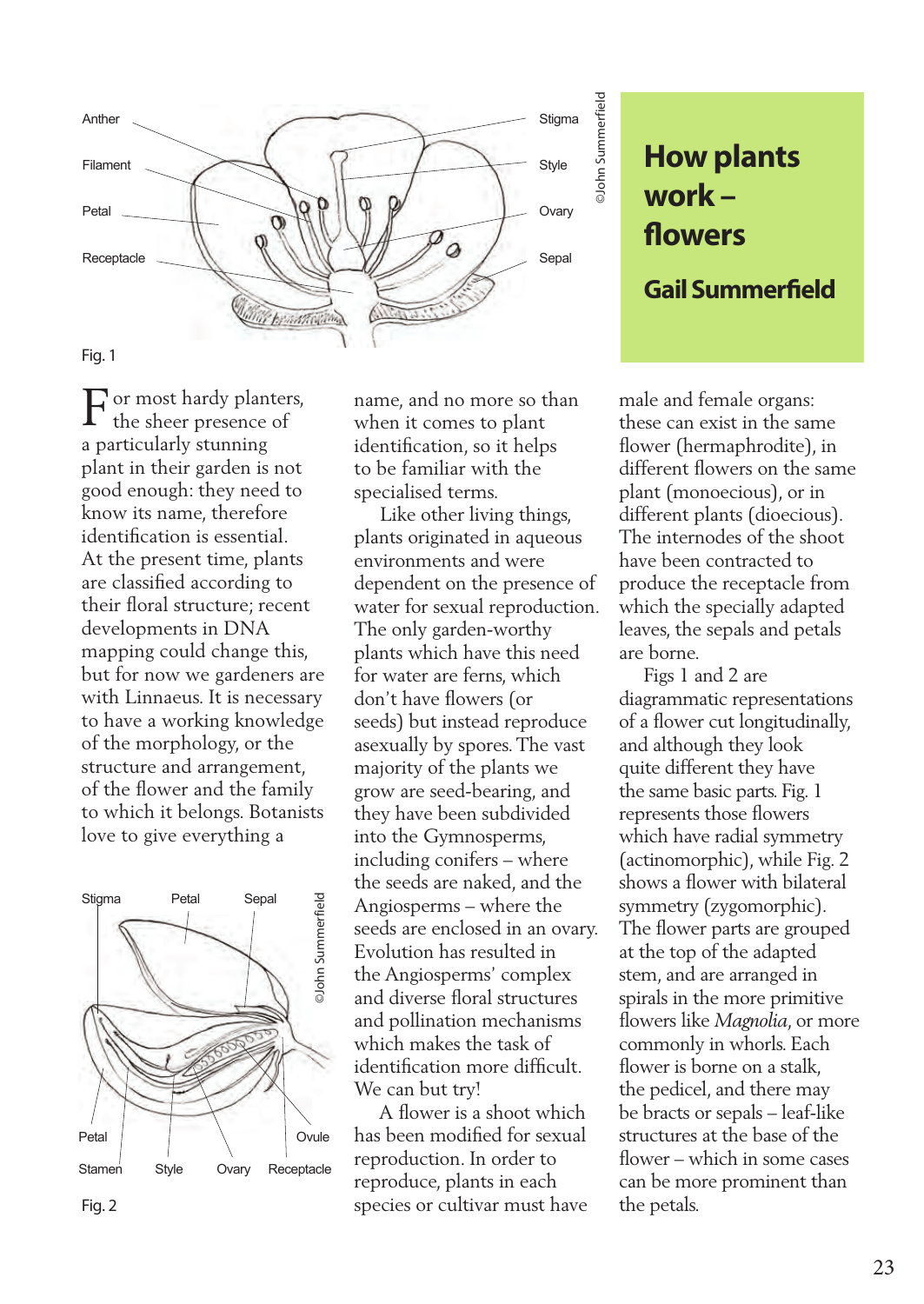**John Summerfield** ©John Summerfield ©John Summerfield



Fig. 3





Fig. 4

 Both the sepals, collectively known as the calyx, and the petals, collectively known as the corolla, are modified leaves. Sepals are usually green and protect the rest of the flower while it is developing, whereas petals are predominantly coloured, may be scented, and have evolved to attract insects to ensure cross pollination takes place. A wind-pollinated plant, on the other hand, can flower much earlier in the year when few insects are active, hence many of our trees flower in late winter. They produce copious amounts of pollen to be carried on the wind and have little need for large petals, often grouping their flowers into

catkins which can catch the breeze. The collective name for the sepals and petals is the perianth, and in some cases where it is impossible to distinguish between petals and sepals, such as in the tulip, they are known as tepals. In hellebores (fig. 3) the petals are modified to form nectaries, and breeders have used this modification to produce the double forms which many gardeners love. Petals and sepals can be free from one another as in the rose, when the tips are often free, allowing us to count the number of petals or sepals present (fig. 4); or they can be joined together as in the primula. Once the flower is fully developed the sepals may wither, but in some plants such as *Helleborus* x *hybridus* the perianth persists, giving the impression that the flower is still young, and extending its period of interest in the garden.

 The stamens or androecium are the male reproductive organs of the flower, and consist of the pollen-bearing anthers fixed to the stalk or filament. In many insect-pollinated flowers some of the petals are joined together in the form of a tube, and the stamens are fused with the petals so that pollen falls on the back of pollinating insects when they're searching for nectar. The female reproductive organ is the ovary; the style arises from it and terminates in the stigma(s) which receives the pollen.

 Pollination is the transfer of pollen from the anther to the stigma. Fertilisation occurs when the pollen grain produces a tube down which the male gametes pass to enter the ovule situated in the ovary. The whole process takes place within the plant, and as the presence of water is no longer necessary the plant can survive in a much wider range of habitats.

 Botanists represent the flower in three ways: a two-dimensional diagram of the flower cut in half longitudinally, a floral diagram which shows all the flower parts and their relationship to one another, and a floral formula which indicates how many of each flower part is present. When examining a flower, the most common pattern is one where the sepals and petals are equal in number. Monocotyledons like the lily have their flower parts in 3s, whereas dicotyledons such as wallflowers and roses have flower parts in 4s or 5s respectively.

 The position of the ovary in the flower is also a key identifying factor: if the flower parts are above the ovary, such as daffodils, the plant is said to be epigynous; if they are below the ovary, such as the buttercup, then the flower is said to be hypogynous.

 When we describe a flower, most of us do not make a distinction between the individual flower and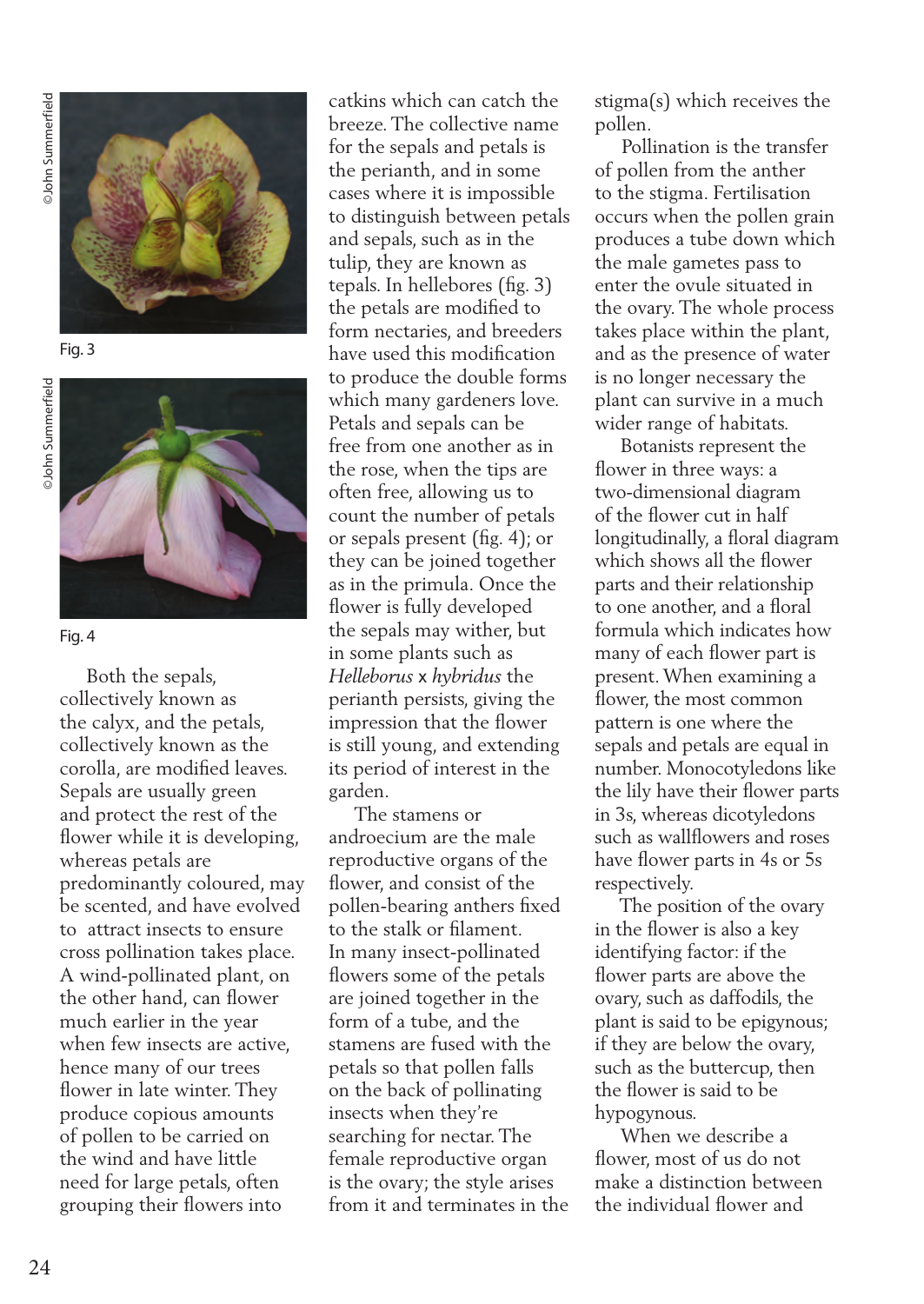the terminal group of flowers correctly known as the inflorescence. We are all familiar with the spires of foxgloves (fig. 5), or the balls of the alliums (fig. 6), and we may know the terms racemes, cymes and umbels, but can we recognise these structures in an unidentified flower? It would be tedious to go much further in describing the various types of inflorescence, but it's useful to know that in a raceme (foxglove) the lower flowers open first, but in a cyme (*Geranium pratense*) (fig. 7) the upper flowers are the first to open. Some very simple diagrams and descriptions of inflorescences can be found on www.theseedsite. co.uk/inflorescences: click on *A Bit of Botany*, then find 'inflorescence' in the index.

 In many plants the inflorescence has evolved to suit the plant's method of pollination, hence in the wind-pollinated hazel the male catkins hang from the branches so that the wind can carry the pollen on to the stigmas of the female catkins which are small, sessile (stalkless) structures with a tuft of red stigmas. Grasses have stamens with long filaments so that the anthers can protrude from the inflorescence to catch the wind.

 The advantage of a large inflorescence consisting of many flowers is that it provides insects with a copious amount of pollen and nectar in a very small space. This principle has been



Fig. 5



Fig. 6

exploited to the full by the daisy family, the Asteraceae, where what we think of as a single flower is a composite inflorescence (fig. 8). The outer petals, the ray florets, are actually part of individual flowers whose function is largely to attract insects. In the centre of the daisy 'flower' are numerous fertile disc florets which will produce the seeds. Wild members of the family like the ox-eye daisy keep a balance between fertile and non-fertile florets, but many gardeners are attracted to flowers where the ray florets outnumber the disc florets and breeders have

responded to this preference. Argyranthemums are a good example of the result: many have large numbers of ray florets and therefore very little pollen or nectar for visiting insects. Perhaps we should take a step back and consider the effect on bees and other insects before we succumb to the attraction of double, showy flowers.

 Some of the plants in our gardens have interesting adaptations to their flowers and inflorescences. In the Euphorbiaceae, the flowers rarely have petals and are in saucer shaped structures called cyathia (fig. 9).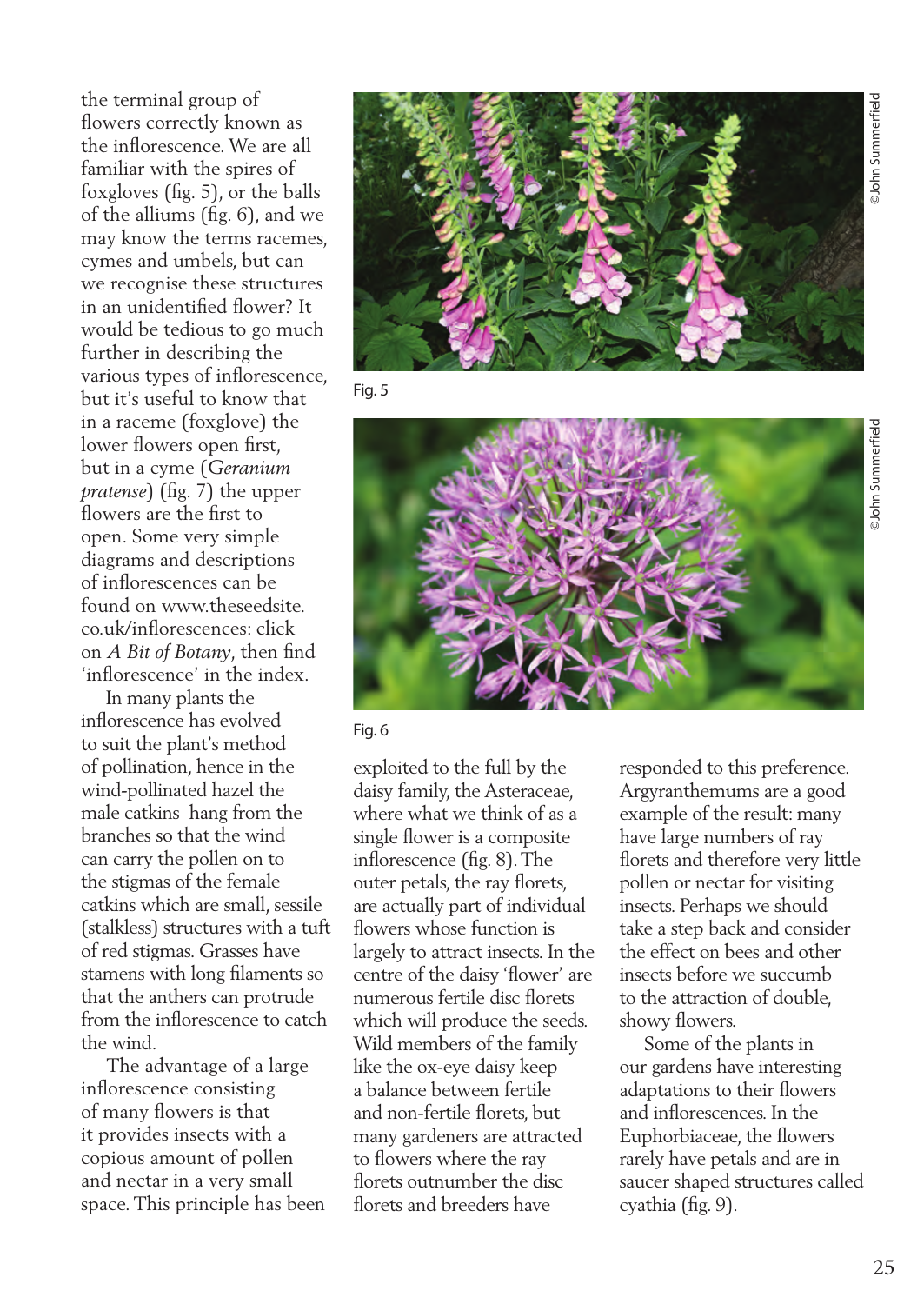©John Summerfield ©John Summerfield **John Summerfield** 







## Fig. 8

There is a single female flower with one stigma surrounded by numerous male flowers, each with only one stamen. The flowerlike structure we see in herbaceous euphorbias is actually specialised bracts which persist after the ovule has been fertilised. In the inflorescences of grasses the petals and sepals are replaced by boat-shaped structures, the lemma and the palea. Within the Poaceae family each inflorescence contains many flowers, all remarkably

similar, whatever the genus. The flower is reduced to an ovary with two fluffy stigmas and surrounded by three large stamens. Most grass flowers are too small to view successfully without some magnification although *Stipa gigantea* flowers (fig. 10) can be seen quite clearly with a hand lens.

 To help us identify a particular plant, many reference books contain keys; they are supposed to simplify the identification process, but beware – they are only

as good as the people who constructed them and often you need a tame botanist to explain all the technical terms! For gardeners, the simplest way to identify a particular plant may be to work out the family to which it belongs. Always start with the flower where the typical characteristics of the family will appear in most members. For example, in the Ranunculaceae the flowers of *Ranunculus, Helleborus*  and *Trollius* have a similar appearance but beware of the black sheep of the family, *Delphinium* and *Aconitum*, which on first appearance do not seem to have anything in common with other family members! Even if you don't succeed you will enjoy the process, because looking at the parts that make up the flower is a rewarding experience.

 How do plants know when to come into flower? Recent research suggests that a single master gene triggers the reproductive development of a plant. It generates the proteins which switch on over a thousand genes involved in the flowering process. A signal is then sent to the meristems, the areas of actively dividing cells in the shoot tips, to halt leaf production and start producing flowers. The master gene is influenced principally by temperature and light. The duration of the dark period in a plant's 24-hour cycle is known as the photoperiod, a misnomer